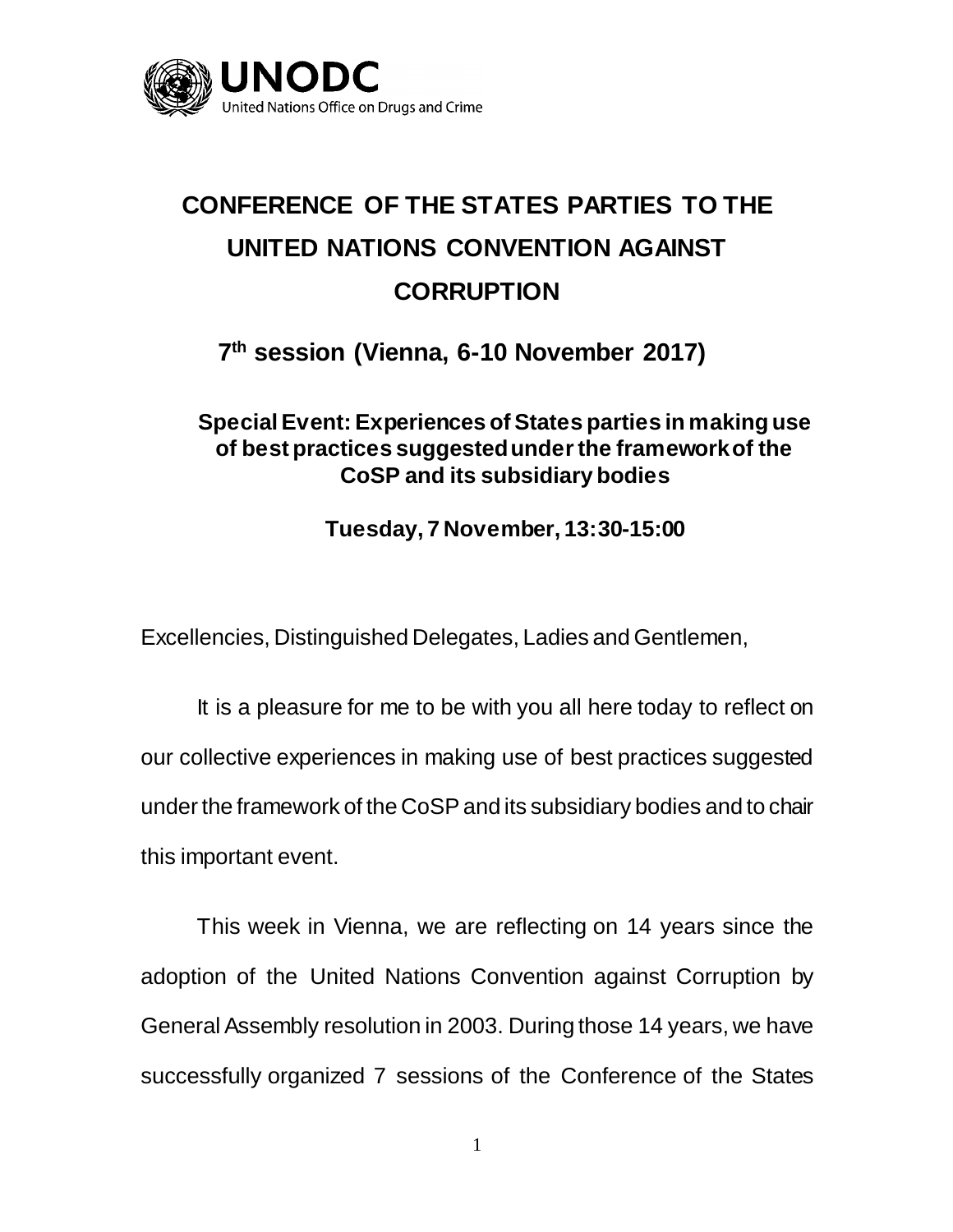

Nations Office on Drugs and Crime

Parties, 8 meetings of the Implementation Review Group (and 8 resumed sessions of the IRG), 8 meetings of the Working Group on Prevention, 11 meetings of the Working Group on Asset Recovery and 6 expert meetings on international cooperation.

During these meetings of the CoSP and its subsidiary bodies, we have tackled many important thematic areas to support States parties' efforts to fully implement the Convention. The meetings have allowed for the exchange of good practices and lessons learned and the identification of challenges in various anti-corruption-related thematic areas, such as prevention, education, criminalization of corruption offences, asset recovery, international cooperation and integrity in the justice sector.

The establishment and operation of the Mechanism for the Review of Implementation of the United Nations Convention against Corruption have furthered this peer learning aspect and have created a momentum that has resulted in States initiating concrete and tangible reforms to align their national systems with the requirements of the Convention. Indeed, in a majority of countries, the peer review exercise has helped to identify gaps and shortcomings in anti-corruption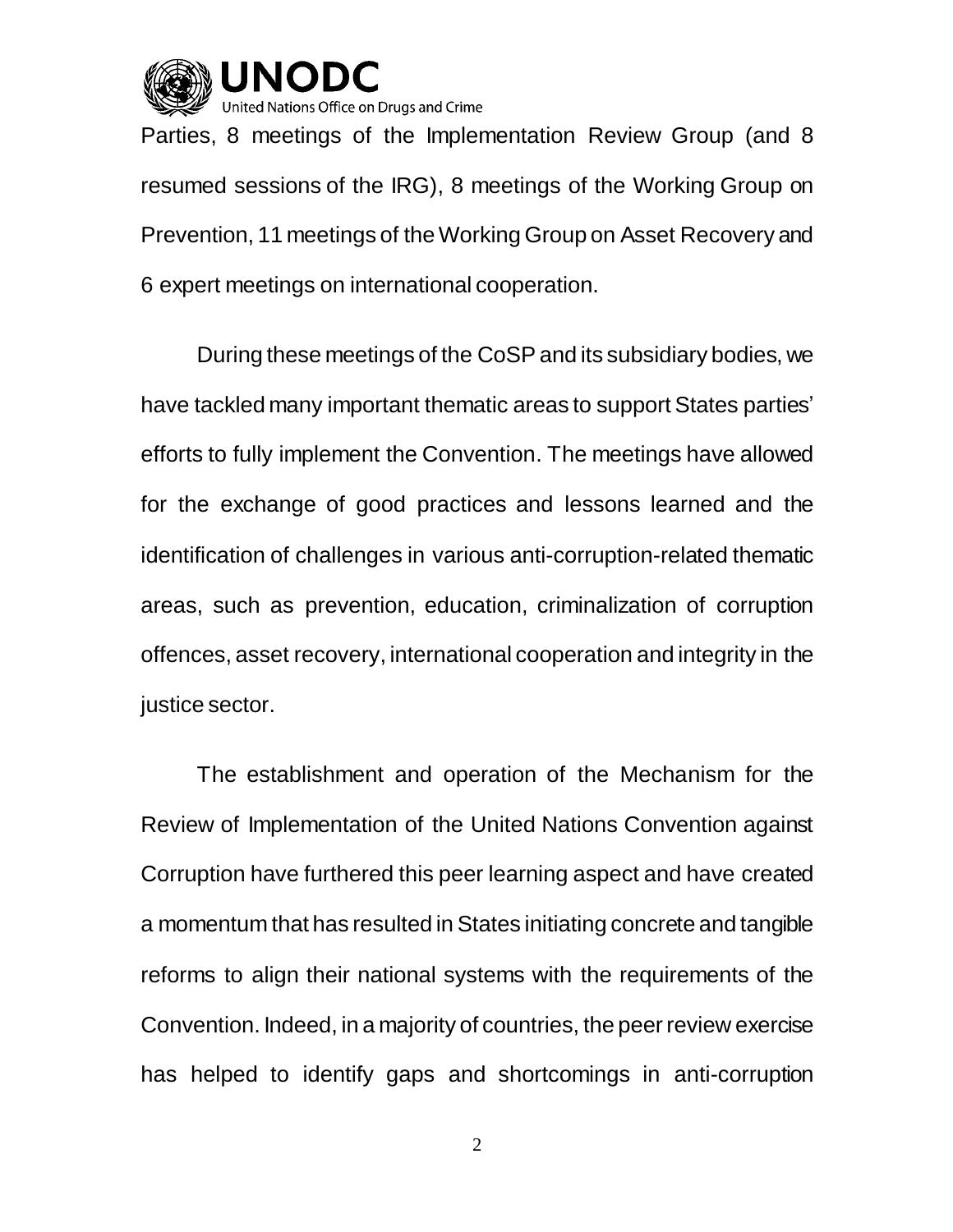

Inited Nations Office on Drugs and Crime

frameworks, and the Mechanism has had an overall positive impact on national efforts to fight corruption. A majority of countries have initiated legislative reforms and have improved institutional structures and cooperation at the national level as a result of undergoing reviews and participating in the work of the Mechanism. The reviews have also had a positive impact on strengthening international cooperation capacities, both at domestic and international levels. One further important impact is that the Review Mechanism has allowed for the collection, systematization and dissemination of an unprecedented wealth of information that is useful for furthering the goals of the Convention. Numerous recommendations concerning the introduction of new measures and laws were made during the reviews. They include recommendations on considering the consolidation and clarification of existing legislation in the context of ongoing legal reforms and the adoption of stand-alone legislative frameworks with anti-corruption measures. In this regard, the operation of the Mechanism has helped to create a global community of practitioners in fighting corruption, with over 2,000 experts trained on the working of the Mechanism and the Convention since its inception. In sum, the tangible impact of the Mechanism has exceeded expectations and is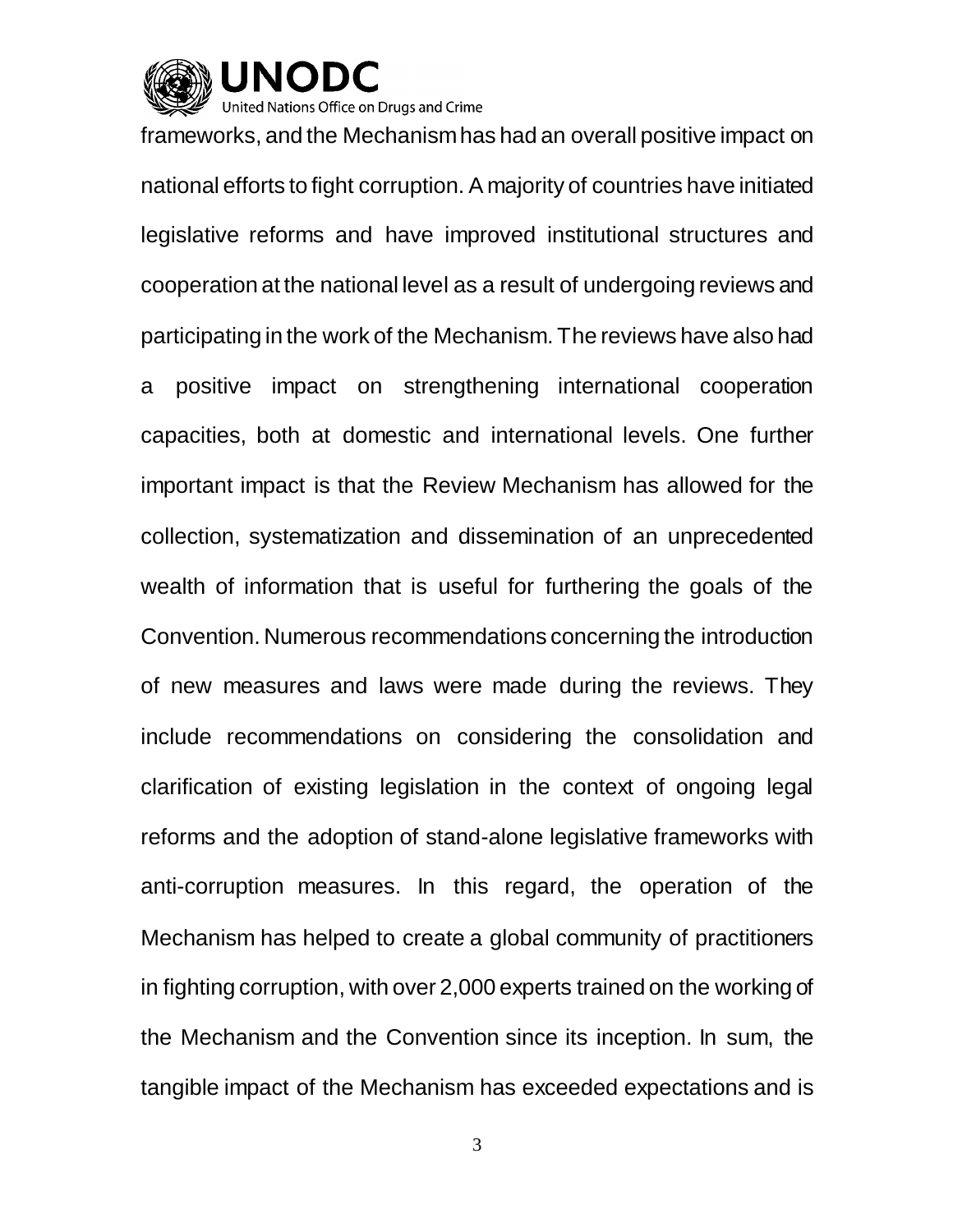

clearly shown by the pace of domestic reforms and enhanced capacities to counter corruption in line with the Convention.

Apart from the Review Mechanism, the Secretariat continued to act as an international observatory in gathering all of the materials from the Working Group on Prevention and making them available through the thematic compilation pages. The thematic pages are a compilation of the information and material submitted by States parties ahead of the meetings of the Working Group on Prevention, excerpts from background reports or publications by the Secretariat, and presentations given during the Working Group sessions. They include relevant policies, practices and legislation, as well as further resource material.

Throughout the six open-ended intergovernmental expert meetings to enhance international cooperation, practical issues relevant to the implementation of the provisions of the Convention on international cooperation have been actively discussed. The experts have been regularly exchanging their important experiences and practical challenges in the area of requesting and providing legal assistance related to the investigation and prosecution of transnational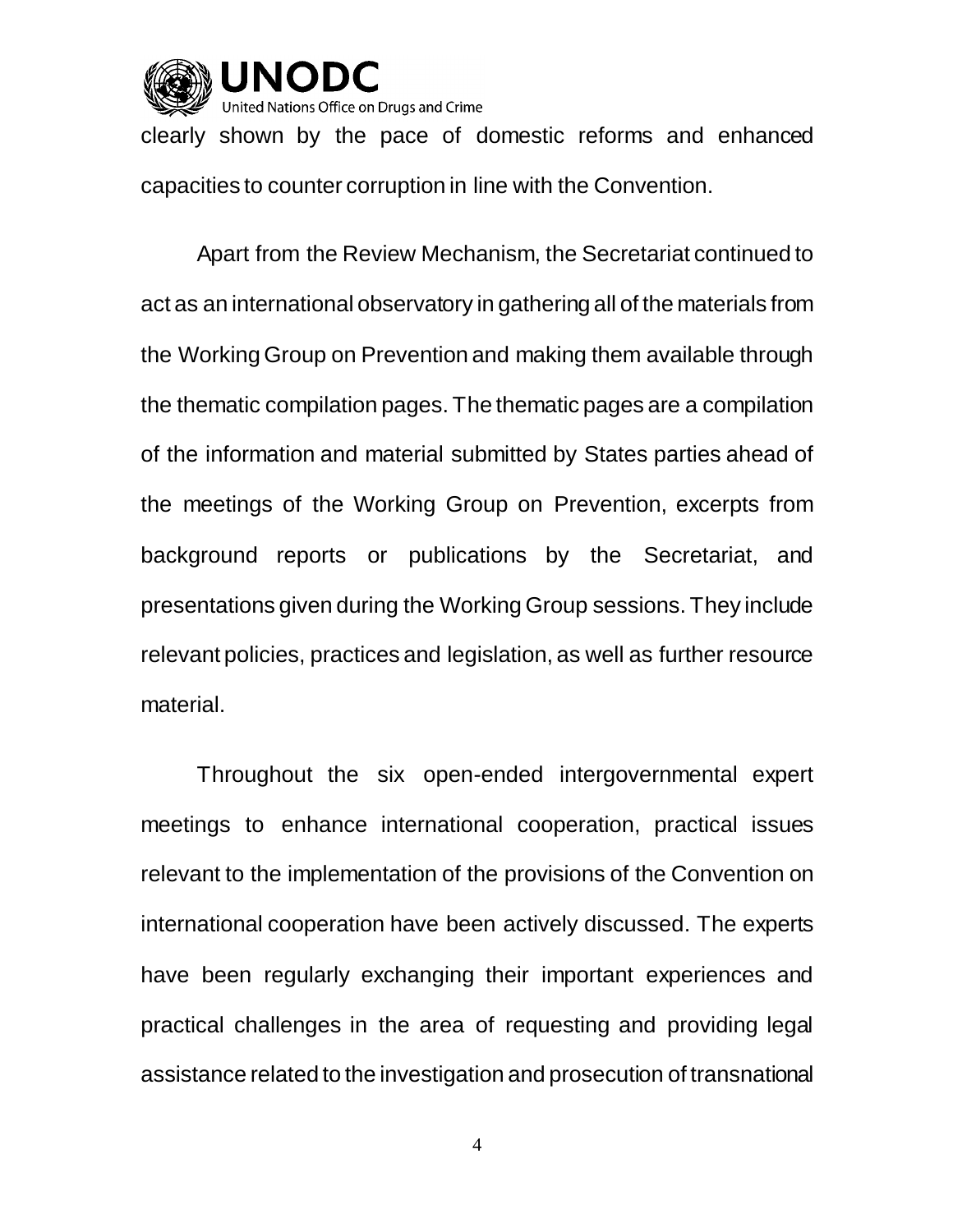

corruption cases. Furthermore, UNODC, based on the Convention's requirements, the Conference's resolutions and the recommendations of the expert meetings, has created an online directory of central authorities, containing not only the information on Central Authorities for the purposes of MLA, but also separate sections on focal points for asset recovery, competent national authorities in charge of extradition, as well as focal points in the area of civil and administrative proceedings relating to corruption. Reports, encompassing the observations and recommendations emanating from the expert meetings, and links to the online directory on Central Authorities are readily available on UNODC website with a view to serve as practical tools to enhance international cooperation among States Parties to the Convention.

I wish to thank the National Anti-Corruption Authority of Saudi Arabia for organizing this important side event, and for providing the opportunity to reflect on our experiences in making use of best practices and lessons learned in the framework of the CoSP, its subsidiary bodies and the Implementation Review Mechanism.

5